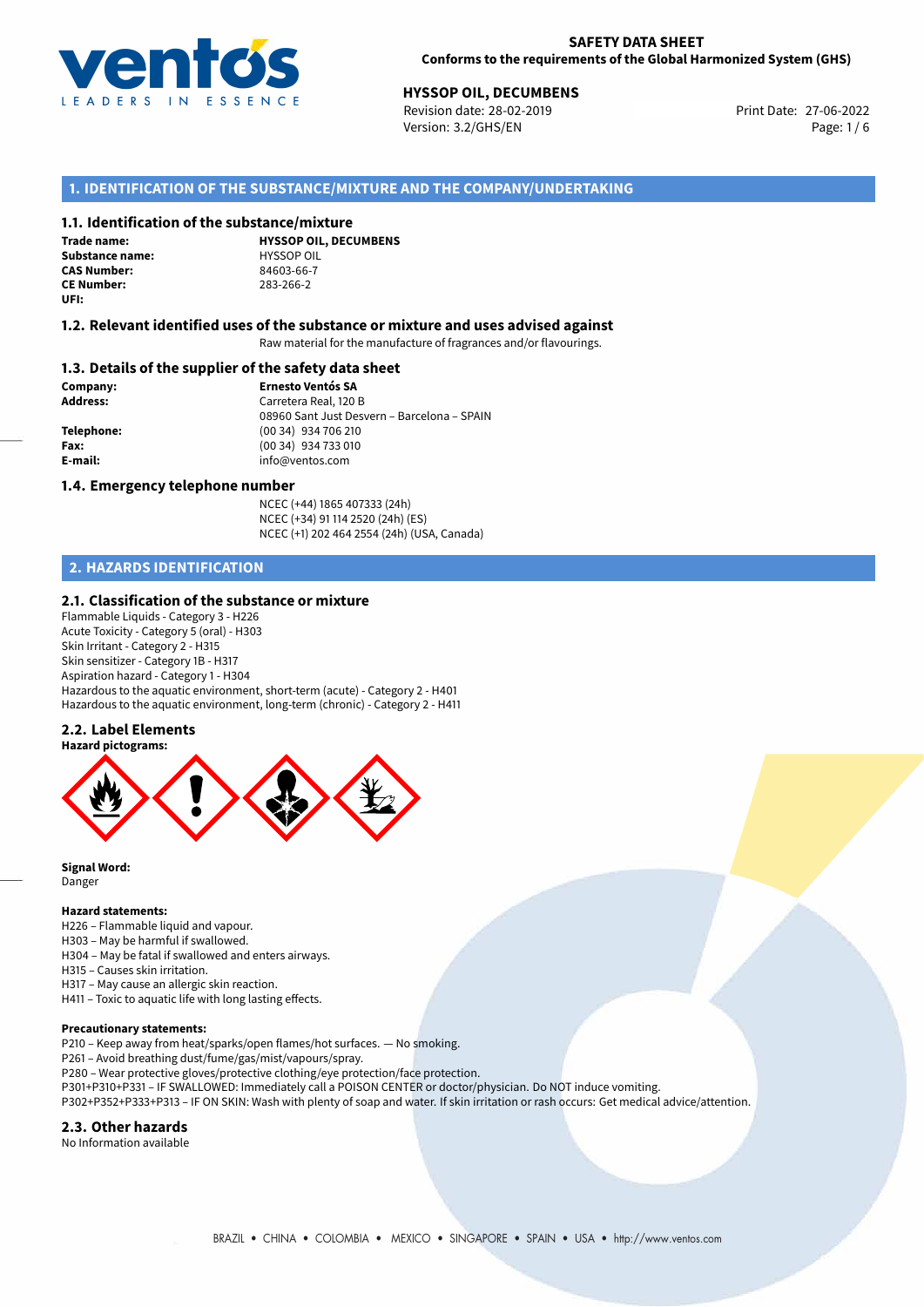

**HYSSOP OIL, DECUMBENS**<br>
Revision date: 28-02-2019 **Print Date: 27-06-2022** Version: 3.2/GHS/EN Page: 2 / 6

# **3. COMPOSITION/INFORMATION ON INGREDIENTS**

#### **3.1. Substances**

| Chemical name: | <b>HYSSOP OIL</b> |
|----------------|-------------------|
| CAS number:    | 84603-66-7        |
| EC number:     | 283-266-2         |

#### **Hazardous constituents:**

| <b>Chemical Name</b>  | % (w/w)       | <b>CAS No</b><br><b>EC No</b> | <b>Classification according to GHS</b>                                                                                                                                                                                                                                                                                                                                    |
|-----------------------|---------------|-------------------------------|---------------------------------------------------------------------------------------------------------------------------------------------------------------------------------------------------------------------------------------------------------------------------------------------------------------------------------------------------------------------------|
| 1,4-CINEOLE           | >50           | 470-67-7<br>207-428-9         | Flammable Liquids - Category 3 - H226<br>Acute Toxicity - Category 5 (oral) - H303                                                                                                                                                                                                                                                                                        |
| <b>BETA-PINENE</b>    | $>1$ ; $<$ 10 | 127-91-3<br>204-872-5         | Flammable Liquids - Category 3 - H226<br>Skin Irritant - Category 2 - H315<br>Skin sensitizer - Category 1B - H317<br>Aspiration hazard - Category 1 - H304<br>Hazardous to the aquatic environment, short-term (acute) - Category 1 - H400<br>Hazardous to the aquatic environment, long-term (chronic) - Category 1 - H410                                              |
| <b>LIMONENE</b>       | $>1$ ; <10    | 138-86-3<br>205-341-0         | Flammable Liquids - Category 3 - H226<br>Skin Irritant - Category 2 - H315<br>Skin sensitizer - Category 1B - H317<br>Aspiration hazard - Category 1 - H304<br>Hazardous to the aquatic environment, short-term (acute) - Category 1 - H400<br>Hazardous to the aquatic environment, long-term (chronic) - Category 3 - H412                                              |
| ALPHA-PINENE          | $>1$ ; $<$ 10 | 80-56-8<br>201-291-9          | Flammable Liquids - Category 3 - H226<br>Acute Toxicity - Category 4 (oral) - H302<br>Skin Irritant - Category 2 - H315<br>Skin sensitizer - Category 1B - H317<br>Aspiration hazard - Category 1 - H304<br>Hazardous to the aquatic environment, short-term (acute) - Category 1 - H400<br>Hazardous to the aquatic environment, long-term (chronic) - Category 1 - H410 |
| <b>MYRCENE</b>        | $>1$ ; <10    | 123-35-3<br>204-622-5         | Flammable Liquids - Category 3 - H226<br>Skin Irritant - Category 2 - H315<br>Eye Irritant - Category 2A - H319<br>Aspiration hazard - Category 1 - H304<br>Hazardous to the aquatic environment, short-term (acute) - Category 1 - H400<br>Hazardous to the aquatic environment, long-term (chronic) - Category 2 - H411                                                 |
| LINALOOL              | $>1$ ; <10    | 78-70-6<br>201-134-4          | Flammable Liquids - Category 4 - H227<br>Acute Toxicity - Category 5 (oral) - H303<br>Skin Irritant - Category 2 - H315<br>Eye Irritant - Category 2A - H319<br>Skin sensitizer - Category 1B - H317<br>Hazardous to the aquatic environment, short-term (acute) - Category 3 - H402                                                                                      |
| <b>METHYL EUGENOL</b> | $>0.1$ ; <1   | $93-15-2$<br>202-223-0        | Acute Toxicity - Category 4 (oral) - H302<br>Germ cell mutagenicity - Category 2 - H341<br>Carcinogenicity - Category 2 - H351<br>Hazardous to the aquatic environment, short-term (acute) - Category 2 - H401                                                                                                                                                            |

[See the full text of the hazard statements in section 16.](#page-4-0)

# **3.2. Mixtures**

Not applicable.

**4. FIRST-AID MEASURES**

# **4.1. Description of necessary first aid measures**

| Ingestion:    | Rinse mouth with water.                            |                                                                                                                       |  |
|---------------|----------------------------------------------------|-----------------------------------------------------------------------------------------------------------------------|--|
|               | Obtain medical advice.                             |                                                                                                                       |  |
|               | Keep at rest. Do not induce vomiting.              |                                                                                                                       |  |
| Eye contact:  |                                                    | In case of contact with eyes, rinse immediately with plenty of water for at least 15 minutes and seek medical advice. |  |
| Inhalation:   | Remove person to fresh air and keep at rest.       |                                                                                                                       |  |
|               | Seek immediate medical advice.                     |                                                                                                                       |  |
| Skin contact: | Take off immediately all contaminated clothing.    |                                                                                                                       |  |
|               | Thoroughly wash affected skin with soap and water. |                                                                                                                       |  |
|               | Seek medical attention if symptoms persist.        |                                                                                                                       |  |
|               |                                                    |                                                                                                                       |  |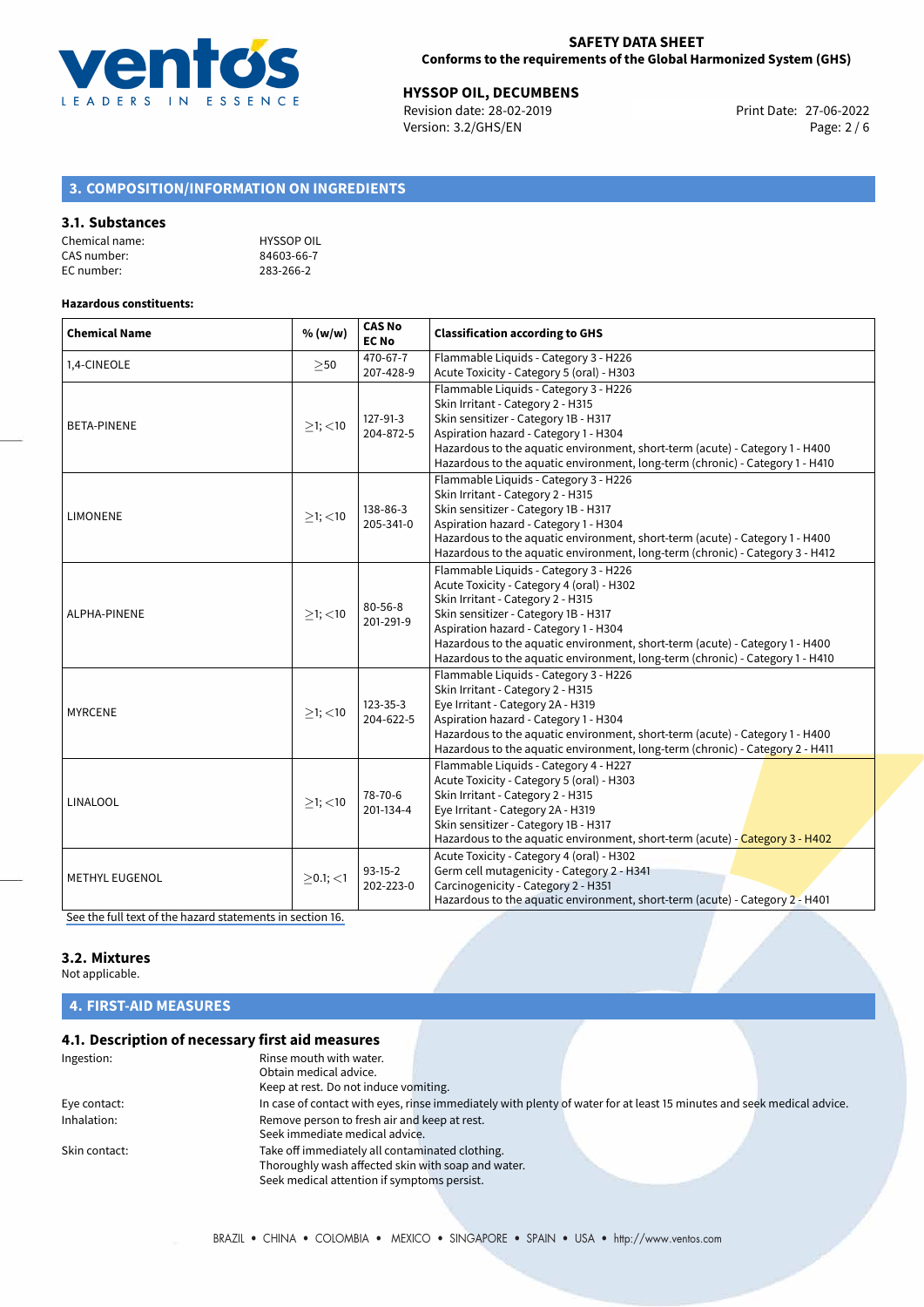

Revision date: 28-02-2019 Version: 3.2/GHS/EN Page: 3 / 6

## **4.2. Most important symptoms and effects, both acute and delayed**

No information available.

#### **4.3. Indication of any immediate medical attention and special treatment needed**

No information available.

# **5. FIRE-FIGHTING MEASURES**

#### **5.1. Extinguishing Media**

Water spray, carbon dioxide, dry chemical powder or appropriate foam. For safety reasons do not use full water jet.

#### **5.2. Special hazards arising from the substance or mixture**

Known or Anticipated Hazardous Products of Combustion: Emits toxic fumes under fire conditions.

#### **5.3. Advice for firefighters**

High temperatures can lead to high pressures inside closed containers. Avoid inhalation of vapors that are created. Use appropriate respiratory protection. Do not allow spillage of fire to be poured into drains or watercourses. Wear self-contained breathing apparatus and protective clothing.

## **6. ACCIDENTAL RELEASE MEASURES**

#### **6.1. Personal precautions, protective equipment and emergency procedures**

Evacuate surronding areas. Ensure adequate ventilation. Keep unnecessary and unprotected personnel from entering. Do not breathe vapor/spray. Avoid contact with skin and eyes. Information regarding personal protective measures: see section 8.

#### **6.2. Environmental precautions**

To avoid possible contamination of the environment, do not discharge into any drains, surface waters or groundwaters.

#### **6.3. Methods and materials for containment and cleaning up**

Cover with an inert, inorganic, non-combustible absorbent material (e.g. dry-lime, sand, soda ash). Place in covered containers using non-sparking tools and transport outdoors. Avoid open flames or sources of ignition (e.g. pilot lights on gas hot water heater). Ventilate area and wash spill site after material pickup is complete.

#### **6.4. Reference to other sections**

Information regarding exposure controls, personal protection and disposal considerations can be found in sections 8 and 13.

#### **7. HANDLING AND STORAGE**

#### **7.1. Precautions for safe handling**

Do not store or handle this material near food or drinking water. Do not smoke. Avoid contact with the eyes, skin and clothing. Wear protective clothing and use glasses. Observe the rules of safety and hygiene at work. Keep in the original container or an alternative made from a compatible material.

#### **7.2. Conditions for safe storage, including any incompatibilities**

Store in tightly closed and preferably full containers in a cool, dry and ventilated area, protected from light. Keep away from sources of ignition (e.g. hot surfaces, sparks, flame and static discharges). Keep away from incompatible materials (see section 10).

#### **7.3. Specific end use(s)**

No information available.

### **8. EXPOSURE CONTROLS AND PERSONAL PROTECTION**

#### **8.1. Control parameters**

Components with occupational exposure limits:

| <b>Chemical Name</b> | <b>CAS No</b> | Norm.       | 8 hr.  |     |                   | 15 min.                             |     |                   |
|----------------------|---------------|-------------|--------|-----|-------------------|-------------------------------------|-----|-------------------|
|                      |               |             |        | ppm | mg/m <sup>3</sup> | the contract of the contract of the | ppm | mg/m <sup>3</sup> |
| LINALOOL             | 78-70-6       | ES (España) | VLA-ED |     |                   | <b>VLA-EC</b>                       |     |                   |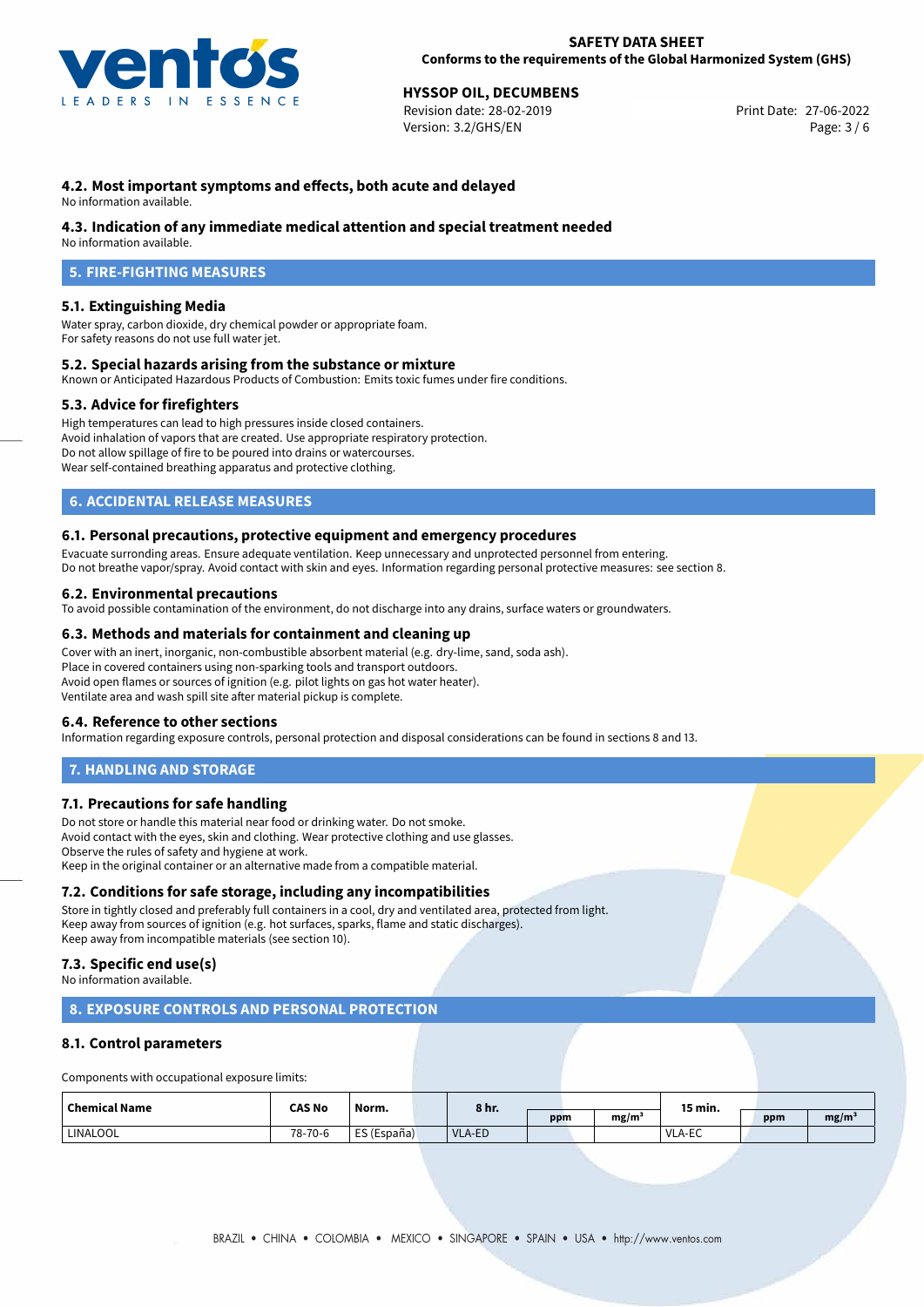

Revision date: 28-02-2019 Version: 3.2/GHS/EN Page: 4 / 6

## **8.2. Exposure controls**

Measures should be taken to prevent materials from being splashed into the body. Provide adequate ventilation, according to the conditions of use. Use a mechanical exhaust if required.

#### **8.3. Individual protection measures, such as personal protective equipment**

| Eye/Face protection:             | Chemical safety goggles are recommended. Wash contaminated goggles before reuse.                                                            |
|----------------------------------|---------------------------------------------------------------------------------------------------------------------------------------------|
| Hand Protection:                 | Chemical-resistant gloves are recommended. Wash contaminated gloves before reuse.                                                           |
| Body protection:                 | Personal protective equipment for the body should be selected based on the task being performed and the risks<br>involved.                  |
| Respiratory Protection:          | In case of insufficient ventilation, use suitable respiratory equipment.                                                                    |
| Environmental exposure controls: | Emissions from ventilation or process equipment should be checked to ensure they comply with environmental<br>protection legislation.       |
|                                  | In some cases, filters or engineering modifications to the process equipment will be necessary to reduce emissions to<br>acceptable levels. |
|                                  |                                                                                                                                             |

# **9. PHYSICAL AND CHEMICAL PROPERTIES**

## **9.1. Information on basic physical and chemical properties**

| Liguid<br>Appearance:                  |                           |
|----------------------------------------|---------------------------|
| Colour:                                | Conforms to standard      |
| Conforms to standard<br>Odour:         |                           |
| Odour theshold:                        | Not determined            |
| pH:                                    | Not determined            |
| Melting point/freezing point:          | Not determined            |
| Boling point/boiling range (°C):       | Not determined            |
| Flash point:                           | $52^{\circ}$ C            |
| Evaporation rate:                      | Not determined            |
| Flammability:                          | Not determined            |
| Lower flammability/Explosive limit:    | Not determined            |
| Upper flammability/Explosive limit:    | Not determined            |
| Vapour pressure:                       | Not determined            |
| Vapour Density:                        | Not determined            |
| Density:                               | $0,905-0,925$ g/mL (20°C) |
| Relative density:                      | $0,905 - 0,925$ (20°C)    |
| Water solubility:                      | 1:10 IN ETHANOL 96%       |
| Solubility in other solvents:          | SOLUBLE IN ETHANOL        |
| Partition coefficient n-octanol/water: | Not determined            |
| Auto-ignition temperature:             | Not determined            |
| Decomposition temperature:             | Not determined            |
| Viscosity, dynamic:                    | Not determined            |
| Viscosity, kinematic:                  | Not determined            |
| Explosive properties:                  | Not determined            |
| Oxidising properties:                  | <b>NONE EXPECTED</b>      |

#### **10. STABILITY AND REACTIVITY**

#### **10.1. Reactivity**

No hazardous reactions if stored and handled as prescribed/indicated.

### **10.2. Chemical stability**

The product is stable if stored and handled as prescribed/indicated.

#### **10.3. Possibility of hazardous reactions**

No hazardous reactions if stored and handled as prescribed/indicated.

#### **10.4. Conditions to Avoid**

Conditions to Avoid: Excessive heat, flame or other ignition sources.

#### **10.5. Incompatible materials**

Avoid contact with strong acids and bases and oxidizing agents.

#### **10.6. Hazardous decomposition products**

During combustion may form carbon monoxide and unidentified organic compounds.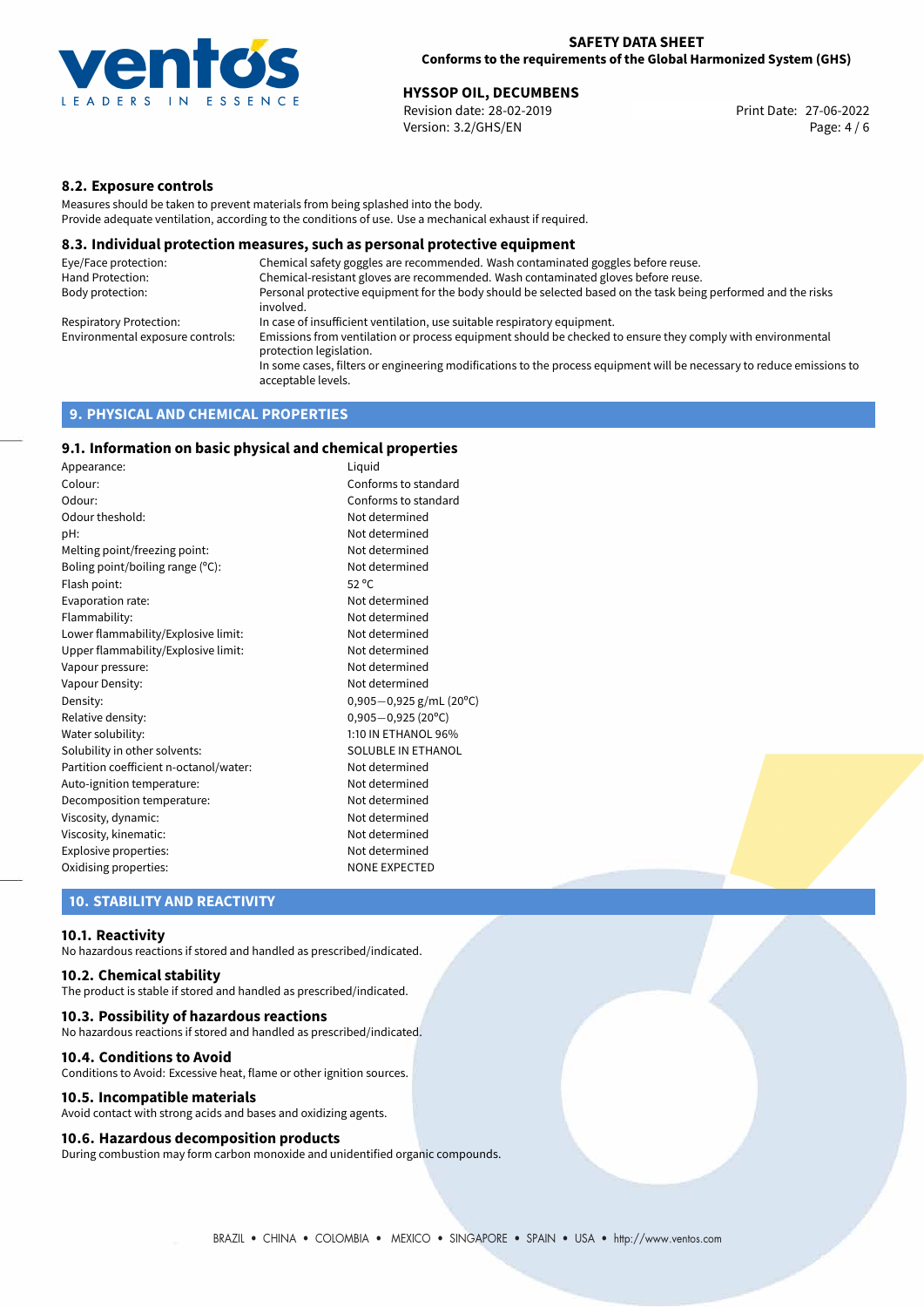

Revision date: 28-02-2019 Version: 3.2/GHS/EN Page: 5 / 6

# **11. TOXICOLOGICAL INFORMATION**

| Acute toxicity                    | May be harmful if swallowed.                                              |
|-----------------------------------|---------------------------------------------------------------------------|
| Skin corrosion/irritation         | Causes skin irritation.                                                   |
| Serious eye damage/irritation     | Based on the data available, the criteria for classification are not met. |
| Respiratory or skin sensitisation | May cause an allergic skin reaction.                                      |
| Germ cell mutagenicity            | Based on the data available, the criteria for classification are not met. |
| Carcinogenicity                   | Based on the data available, the criteria for classification are not met. |
| Reproductive toxicity             | Based on the data available, the criteria for classification are not met. |
| <b>STOT-single exposure</b>       | Based on the data available, the criteria for classification are not met. |
| <b>STOT-repeated exposure</b>     | Based on the data available, the criteria for classification are not met. |
| <b>Aspiration hazard</b>          | May be fatal if swallowed and enters airways.                             |

# **12. ECOLOGICAL INFORMATION**

#### **12.1. Toxicity**

**Assessment:** Toxic to aquatic life with long lasting effects. **Experimental/calculated data:** No information available.

# **12.2. Degradability**

No information available.

#### **12.3. Bioaccumulative potential**

No information available.

### **12.4. Soil mobility**

No information available.

# **12.5. Other adverse effects**

See also sections 6, 7, 13 and 15 Do not allow to get into waste water or waterways.

#### **13. DISPOSAL CONSIDERATIONS**

#### **13.1. Waste treatment methods**

Dispose of in accordance with national and local environmental regulations.

#### **14. TRANSPORT INFORMATION**

|                                  | ADR/RID/ADN                | <b>IMDG</b>                      | <b>IATA-ICAO</b>           |
|----------------------------------|----------------------------|----------------------------------|----------------------------|
| 14.1. UN Number                  | <b>UN1169</b>              | <b>UN1169</b>                    | <b>UN1169</b>              |
| 14.2. UN Proper Shipping Name    | EXTRACTS, AROMATIC, LIQUID | EXTRACTS, AROMATIC, LIQUID (1,4- | EXTRACTS, AROMATIC, LIQUID |
|                                  |                            | CINEOLE)                         |                            |
| 14.3. Transport Hazard Class(es) |                            |                                  |                            |
| 14.4. Packing Group              | $\mathbf{III}$             | Ш                                | $\mathbf{III}$             |
| 14.5. Environmental hazards      | Yes                        | Yes                              | Yes                        |
| <b>Additional information</b>    |                            |                                  |                            |

#### **14.6 Special precautions for user**

None known

**14.7. Transport in bulk according to Annex II of MARPOL 73/78 and the IBC Code** No information available

**15. REGULATORY INFORMATION**

# **15.1. Safety, health and environmental regulations/legislation specific for the substance or mixture**

No information available

#### <span id="page-4-0"></span>**16. OTHER INFORMATION**

**Full text of the R-phrases, hazard statements and precautionary statements mentioned in section 3:** H226 – Flammable liquid and vapour.